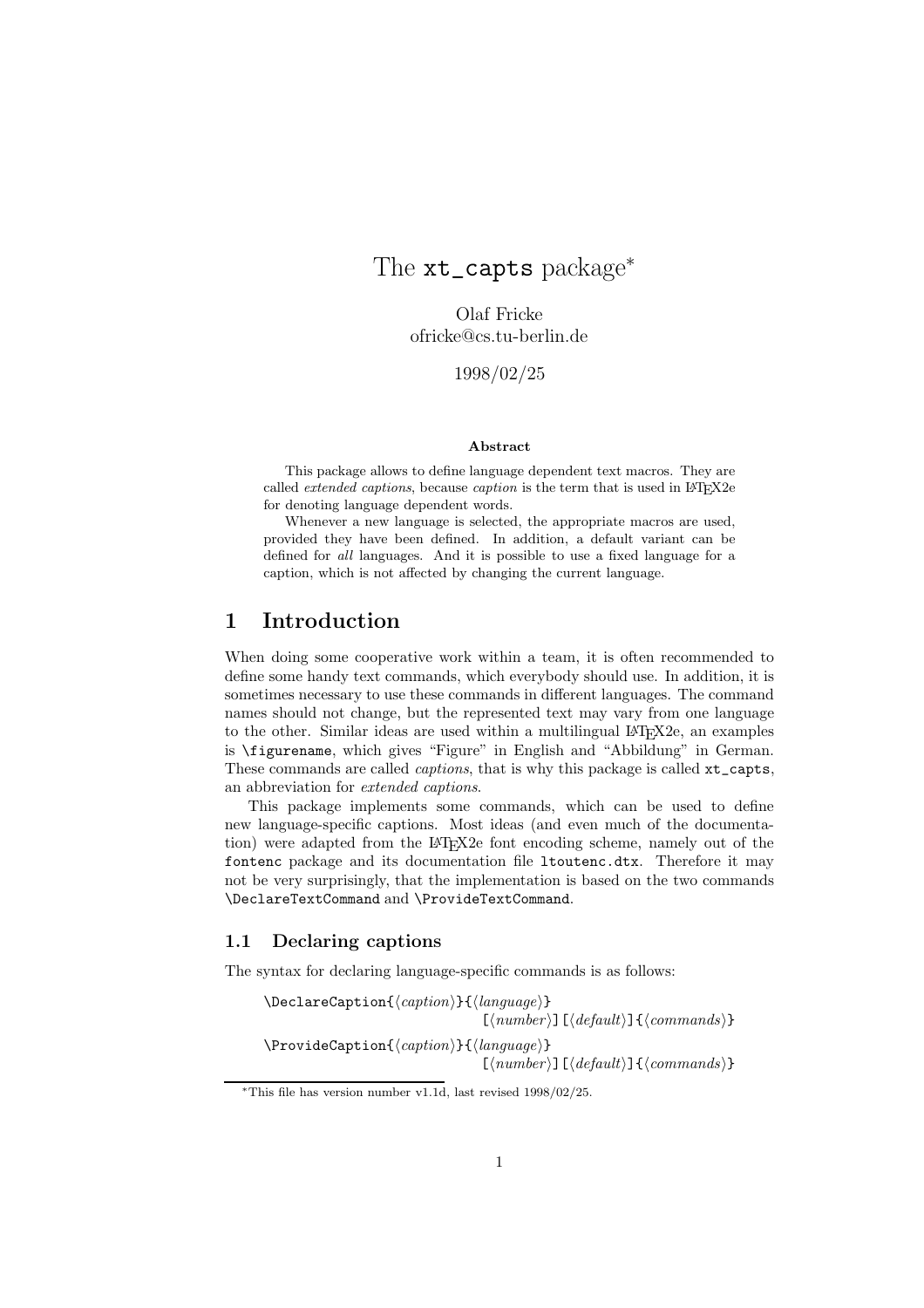The first command acts like \newcommand, except that it defines a command which is specific to the given language, meaning it defines a new caption. The command accepts the same optional arguments as \newcommand, which allows somebody to define a caption with arguments. The resulting command is always robust, even if its definition is fragile.

The second command does nearly the same, except that nothing is done if the command is already defined for the given language. Additionally, the latter command is allowed inside the document, too, whereas the former one may be used only inside the preamble.

For example, to define the caption \teapot for English and German, the following code can be used:

\DeclareCaption{\teapot}{english}{\textbf{teapot}} \DeclareCaption{\teapot}{german}{\textbf{Teekanne}}

#### **1.2 Using captions**

The defined captions can be used in two ways. Normally they are used by just calling the command after the appropriate language has been selected. However, sometimes it may be necessary to use a command in a language that is not selected (or even not installed). Therefore the \UseCaption command can be called:

\UseCaption{*language*}{*caption*}

For example, \UseCaption{german}{\teapot} has the same effect as:

{\selectlanguage{german}\teapot}

The first variant has the advantage, that it is much faster than changing the whole language with the **\selectlanguage** mechanism and that it can be used even if no language package is used at all.

After defining the above captions, \teapot gives either **teapot** or **Teekanne**, depending on the currently selected language.

Some more flexibility can be reached, if arguments are used in the declarations. Two examples are given in the following. The first one allows to use the caption in singular or in plural form, whereas the second example provides the possibility to change the leading letter.

```
\DeclareCaption{\teacup}{english}[1][\empty]{\textbf{cup#1 of tea}}
\DeclareCaption{\hotscones}{english}[1][h]{\textbf{#1ot scones}}
```
The use of \teacup leads to a **cup of tea**, whereas \teacup[s] gives some **cups of tea**. **Hot scones** are ordered with \hotscones[H], whereas **hot scones** are created with \hotscones.

Note that you can also use parameterized captions in conjunction with the \UseCaption command. This means, that if \teacup is defined for German like

\ProvideCaption{\teacup}{german}[1][\empty]{\textbf{Teetasse#1}}

you can say \UseCaption{german}\teacup[n] to typeset **Teetassen**. Please note that it is not necessary to put the caption command into braces.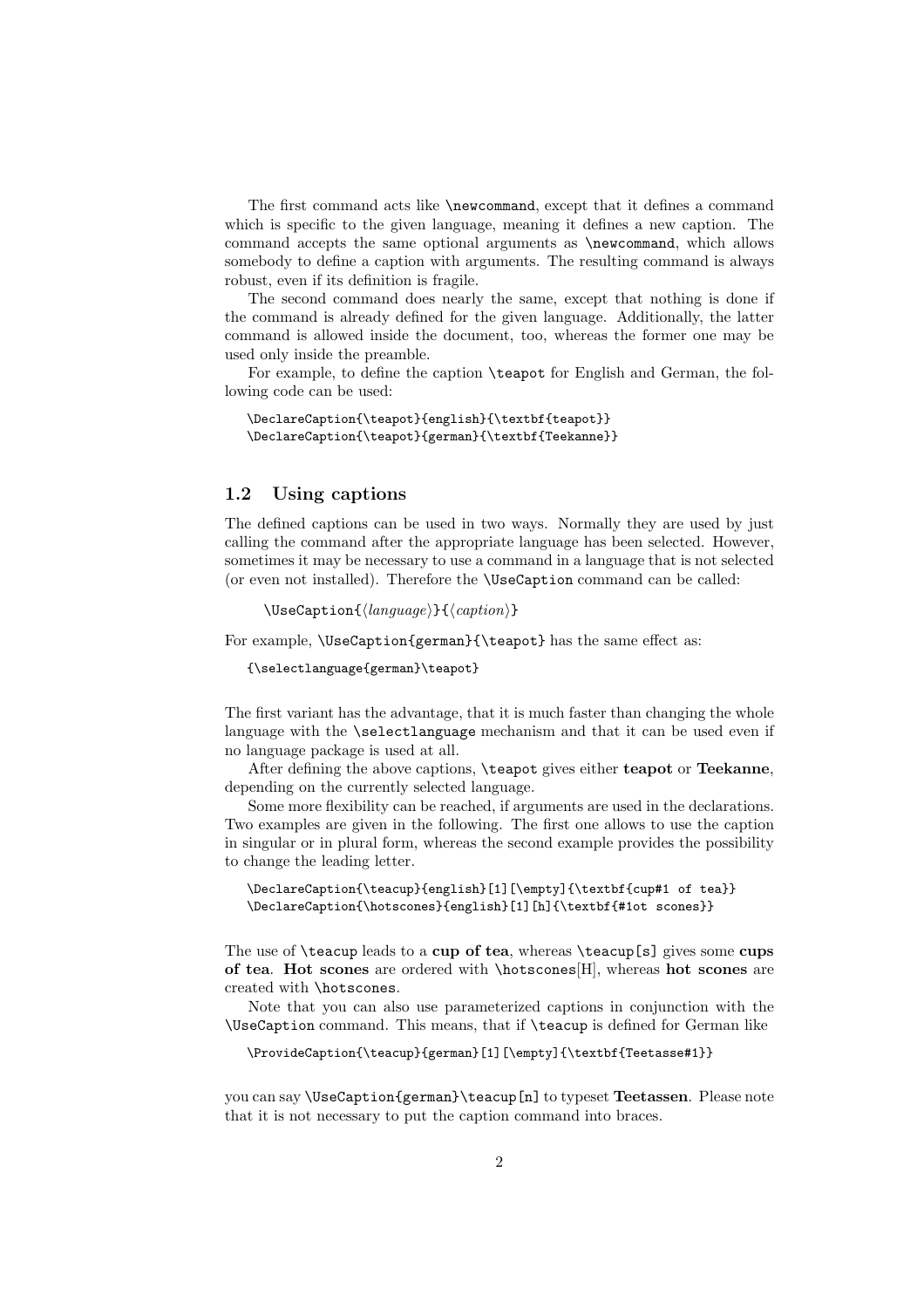#### **1.3 Default captions**

You can also declare a default definition for a caption command, which will be used if the current language has no appropriate definition. Such use will also set the definition for this command in the current language to equal this default definition; this makes subsequent uses of the command much faster.

```
\DeclareCaptionDefault{caption}{definition}
```
There is a matching \Provide command which will not override an existing default definition:

```
\ProvideCaptionDefault{caption}{definition}
```
### **1.4 Language switching**

The package uses the \selectlanguage mechanism to recognize a switching of the current language and to set its internal language definition, just like the babel package (and various other packages) does to redefine existing captions like \chaptername.

Some facts have to be known by the implementation concerning the language selection mechanism:

- 1. When using language packages like babel or german, you can switch to another (installed) language XXX with the \selectlanguage{XXX} command. During its execution, three language dependent macros are evaluated, namely: \dateXXX, \captionsXXX, and \extrasXXX. The second macro is used by our xt\_capts package to realize new language dependent captions.
- 2. If no language is installed at all, the \selectlanguage command may be defined nevertheless, since it is possibly included into the format file. But luckily the \languagename macro is undefined, such that a test can be performed.
- 3. There are some difficulties in installing and initializing the new captions, since the package should work with *all* language packages, which uses the the macros \selectlanguage and \captionsXXX. An example is the babel system. In the current release v3.6h, the  $\setminus$  selectlanguage command is deferred until the begin of the document. In other package like the german package (release v2.5d), the \selectlanguage command is called immediately. But the sequence in which the different packages are used should be of no interest. Therefore we must take care of the ordering of deferred commands.

# **2 The Macros**

First of all, some useful commands are defined. They are used to affect the execution ordering of commands which have been deferred until the begin or the end of the document. After this prelude, the declaration and the implementation of captions is handled as well as the using a fixed language for a caption. It follows the code used for initialization and installation of a new caption language. The last section describes how the default language is set.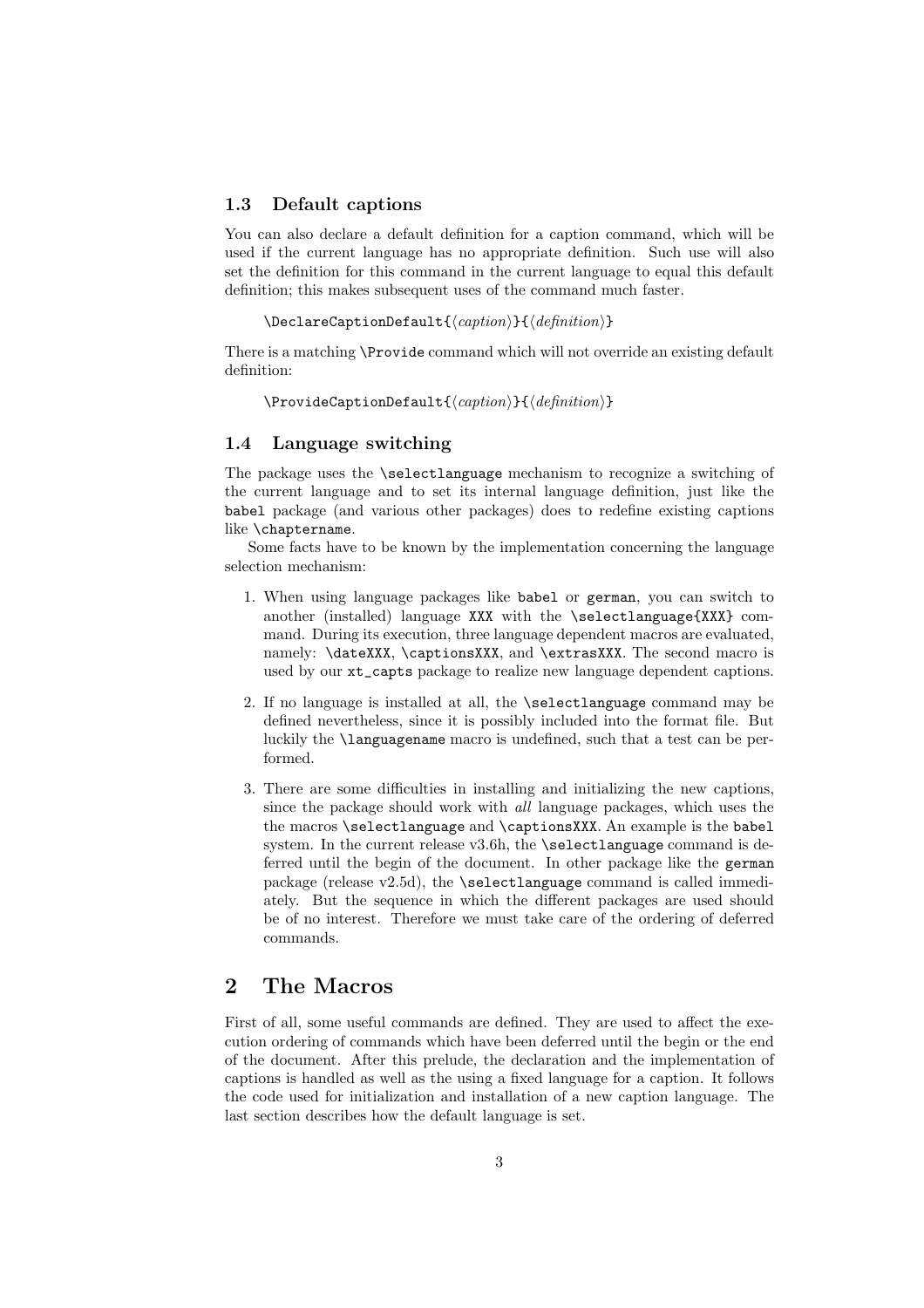#### **2.1 Some useful commands**

 $1 \langle * \textsf{package} \rangle$ 

\g@prependto@macro In correspondence to the command \g@addto@macro, a new command with the name \g@prepend@macro is defined. As you may guess, this command is used to prepend something to an already defined macro. The \g@addto@macro is defined in ltclass.dtx as follows:

```
\long\def\g@addto@macro#1#2{%
 \begingroup
   \toks@\expandafter{#1#2}%
    \xdef#1{\the\toks@}%
 \endgroup}
```
Since it has to be possible to prepend more than a single command, it is not sufficient to simply exchange the two parameters when setting the token. Instead, the second parameter has to be bound to a temporary macro. Otherwise we would fail to jump over the second parameter to expand the macro itself. The \expandafter command would step into the code that is to be prepended. In the mentioned command \g@addto@macro this detour is not necessary, because there it is not necessary to jump over the second parameter.

The extension of a macro is done similarly to the one used in  $\gtrsim$  @addto@macro: the new contents of the macro is put into \toks@ (after expanding both parameters) and than the command mentioned in the first parameter is defined with the help of the token register. To expand both parameters, the \expandafter command is used. Note that the old contents of the macro is expanded first.

```
2 \long\def\g@prependto@macro#1#2{%
3 \begingroup \def\reserved@a{#2}%
4 \toks@\expandafter\expandafter\expandafter{%
5 \expandafter\reserved@a#1}%
6 \xdef#1{\the\toks@}%
7 \endgroup}
```
\BeforeAtBeginDocument \AfterAtBeginDocument The recently defined command is used in the following definitions. Similar to the command \AtBeginDocument, the new command \BeforeAtBeginDocument can be used to execute something at the beginning of a document. But in contrast to the former command, the code will be *prepended* to **\@begindocumenthook**. This will allow package writers to define some code which is executed *before* the deferred code of all other packages is executed.

It may be useful to execute some code *after* all packages have done their initializations at the beginning of the document. Looking deeply into the \document macro shows that the do-list \@preamblecmds can be misused for this purpose. The list consists of \do-commands, each followed by the command to be disabled. It is evaluated after the \@begindocumenthook has been executed. Its original purpose is to disable commands from execution after the document has been started. But it is possible to (mis)use this list as hook as well.

Note that both commands may be used only in the preamble.

- 8 \def\BeforeAtBeginDocument{\g@prependto@macro\@begindocumenthook}
- 9 \def\AfterAtBeginDocument#1{\g@prependto@macro\@preamblecmds{#1}}
- 10 \@onlypreamble\BeforeAtBeginDocument

<sup>11</sup> \@onlypreamble\AfterAtBeginDocument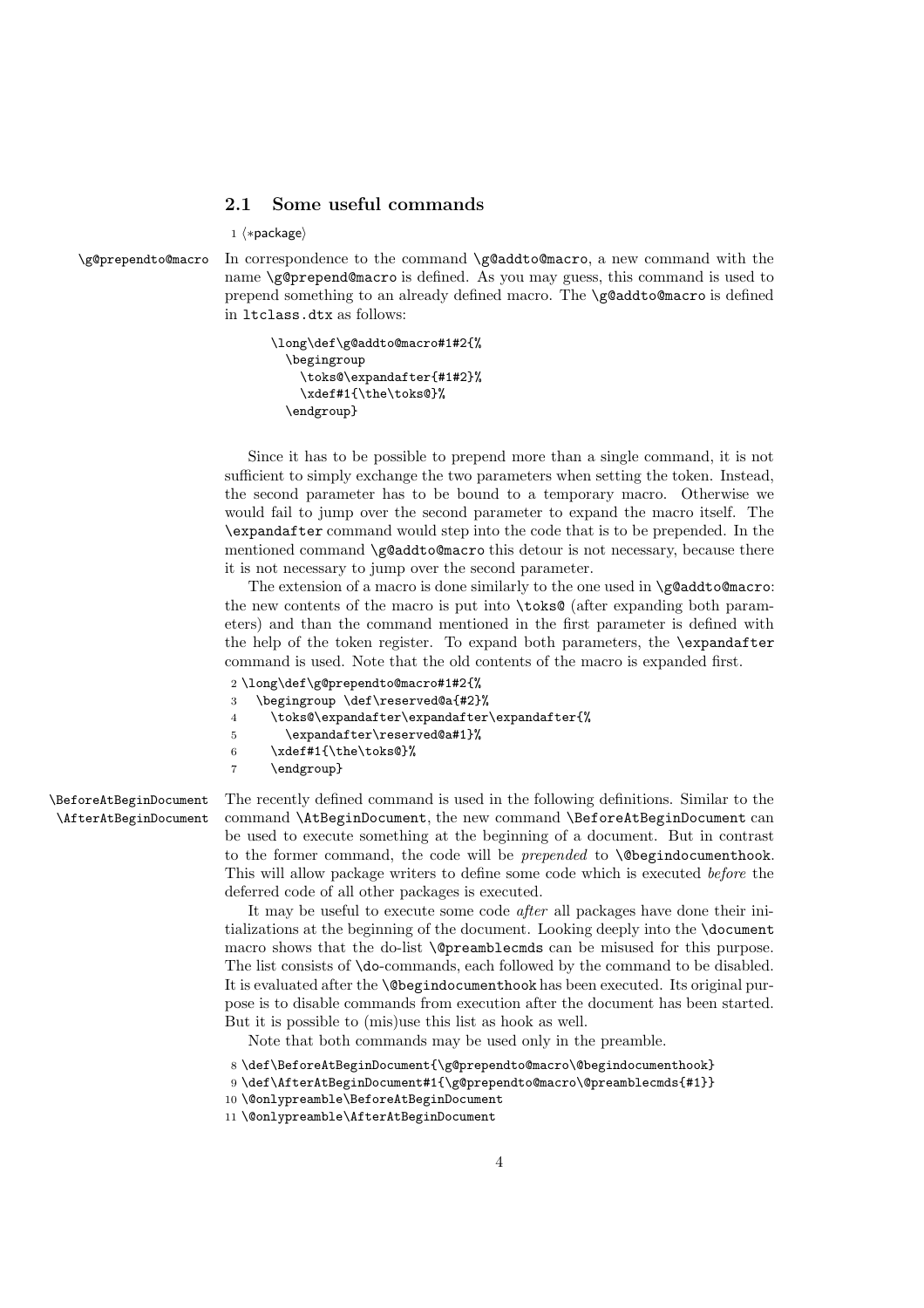\BeforeAtEndDocument Perhaps somebody wants to extend \@enddocumenthook at its head, too. This can be done by prepending some code to that hook. Unfortunately, there is no simple way to implement the analogous \AfterAtEndDocument command.

12 \def\BeforeAtEndDocument#1{\g@prependto@macro\@enddocumenthook{#1}}

## **2.2 Declaring language dependent captions and their defaults**

This section describes the implementation of the essential commands belonging to this package. They all serve the purpose to define and use language dependent captions. The name space \xtc@ is used for internal macros.

\DeclareCaption \ProvideCaption The implementation is based on **\DeclareTextCommand**, a L<sup>AT</sup>FX2e kernel command, which is used for declaring encoding-specific commands. Some tricky declarations make sure that the same command can be used for language-specific commands, too.

> The \xtc@init command is called to fulfill the initialization stuff. Note that \DeclareCaption can only be used in the preamble, but that the \Provide version is allowed anywhere.

```
13 \newcommand{\DeclareCaption}[2]{%
                        14 \xtc@init{#2}%
                        15 \DeclareTextCommand#1{#2}}
                        16 \newcommand{\ProvideCaption}[2]{%
                        17 \xtc@init{#2}%
                        18 \ProvideTextCommand#1{#2}}
                        19 \@onlypreamble\DeclareCaption
                        20 %\@onlypreamble\ProvideCaption
\DeclareCaptionDefault
\ProvideCaptionDefault
                        These macros define commands with our default language lang?. Note that
                        \DeclareCaptionDefault can only be used in the preamble, but that the
                        \Provide version is allowed anywhere.
                        21 \newcommand{\DeclareCaptionDefault}[1]{%
                        22 \DeclareTextCommand#1{lang?}}
                        23 \newcommand{\ProvideCaptionDefault}[1]{%
                        24 \ProvideTextCommand#1{lang?}}
                        25 \@onlypreamble\DeclareCaptionDefault
                        26 %\@onlypreamble\ProvideCaptionDefault
                        These macros require \lang?-cmd to be initialized as \xtc@changed@lang.
```
27 \expandafter\let\csname lang?-cmd\endcsname\xtc@changed@lang

## **2.3 Implementation of the language mechanism**

When executing \DeclareCaption{\foo}{XXX}..., the standard kernel command \DeclareTextCommand is called with exactly the same arguments. During that call, \foo is defined to be \XXX-cmd \foo \XXX\foo, where \XXX\foo is *one* control sequence, not two. In addition, \newcommand is called to define \XXX\foo accordingly to what follows in the dots.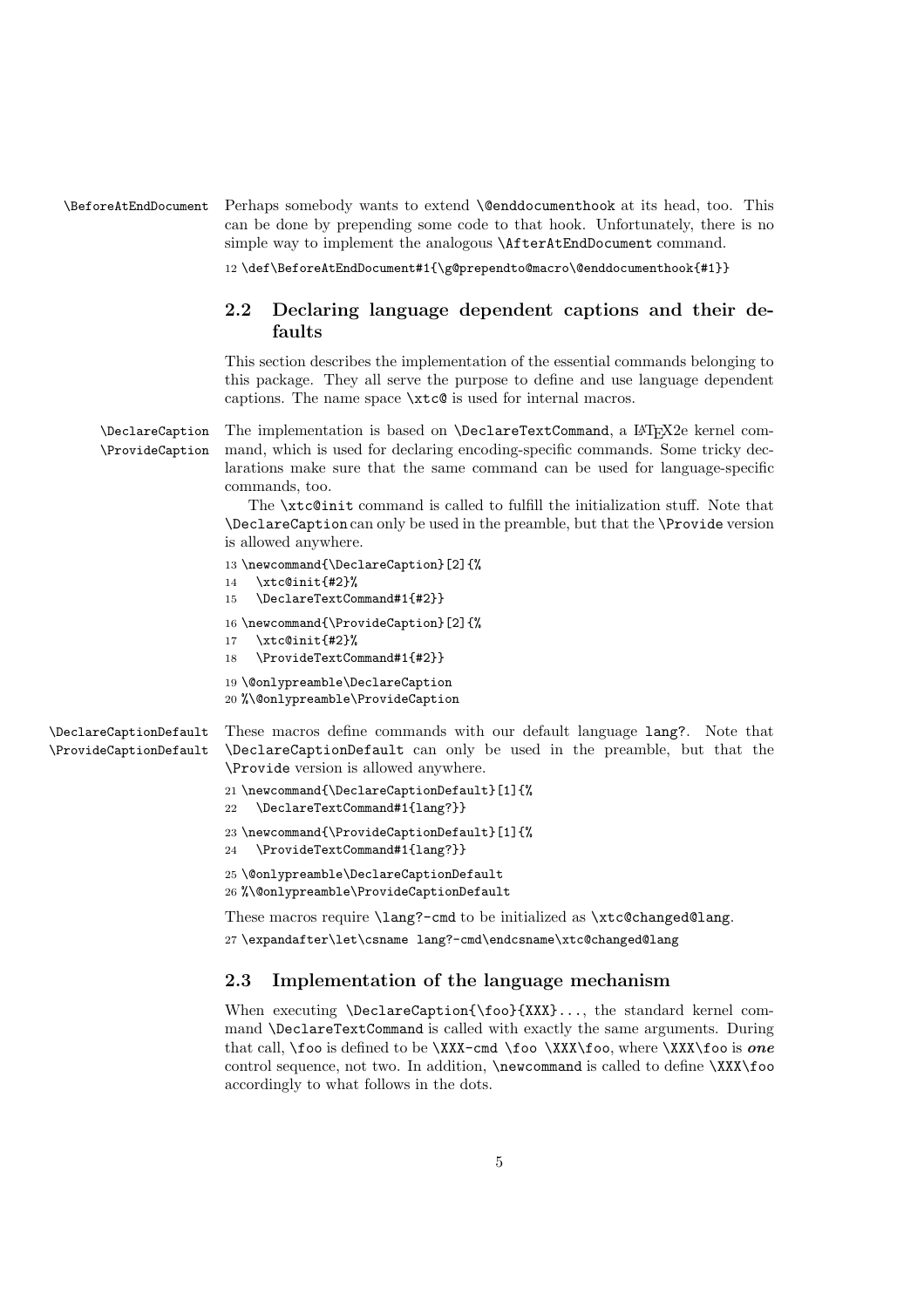The documentation of ltoutenc.dtx states that all the tricky work is done when executing \XXX-cmd \foo \XXX\foo. That's fairly true. Since we are juggling with language switching and with protected commands, we must respect the current values of \protect and the actual language. Unfortunately, the macro \languagename is not always defined. Therefore we define \xtc@lang to contain the current language name for the captions and take an approach similar to the font encoding scheme. The approach is as follows:

- If \protect is not \@typeset@protect, then we execute \noexpand\foo. This make  $\text{10}$  robust, so that it will survive all things which may happen to it, even if it is written to a file or something else.
- If \protect is \@typeset@protect and \xtc@lang is XXX, then \XXX\foo is executed. Like in the font encoding scheme, this is the normal behavior, and it is optimized for speed.
- If \protect is \@typeset@protect, \xtc@lang is (say) YYY, and \YYY\foo is defined, then we execute \YYY\foo.
- If \protect is \@typeset@protect, \xtc@lang is (say) YYY, and \YYY\foo is undefined, then we define \YYY\foo to be equal to the default value of \foo, and execute \YYY\foo.
- In all cases, if \protect is \@typeset@protect and we are in math mode, then an additional warning is issued.

So after all that, we will either execute the appropriate definition of \foo for the current language, or we will execute \noexpand\foo.

The default value of \foo is \lang?\foo if it is defined, and an error message otherwise.

\xtc@use@lang If the language is changed from XXX to YYY, \XXX-cmd is defined to be an \xtc@lang alias to \xtc@changed@lang, whereas \YYY-cmd is defined to be an alias to \xtc@current@lang. This means that the test for what the current language is can be performed quickly. More precisely, there is no need to make any test at all, because the right command is called on the fly. The language change is done by calling \xtc@use@lang.

28 \def\xtc@use@lang#1{%

- 29 \expandafter\let\csname\xtc@lang -cmd\endcsname\xtc@changed@lang
- 30 \edef\xtc@lang{#1}%
- 31 \expandafter\let\csname\xtc@lang -cmd\endcsname\xtc@current@lang}

In addition, the macro \xtc@lang (denoting the current language) is initialized to be lang?. This has to be done, because otherwise the macro would be undefined if the first language is selected.

32 \def\xtc@lang{lang?}

\xtc@current@lang \xtc@changed@lang \xtc@unavailable

The next macro treats the case that a caption uses the current language. It simply tests if we are in protected modus. If not, the math warning is raised optionally, just before the next command will be executed. Remember that this command is the  $\XXX$  foo one. If we are in protected modus, we do a \noexpand\foo and remove the next command by means of the **\@gobble** command.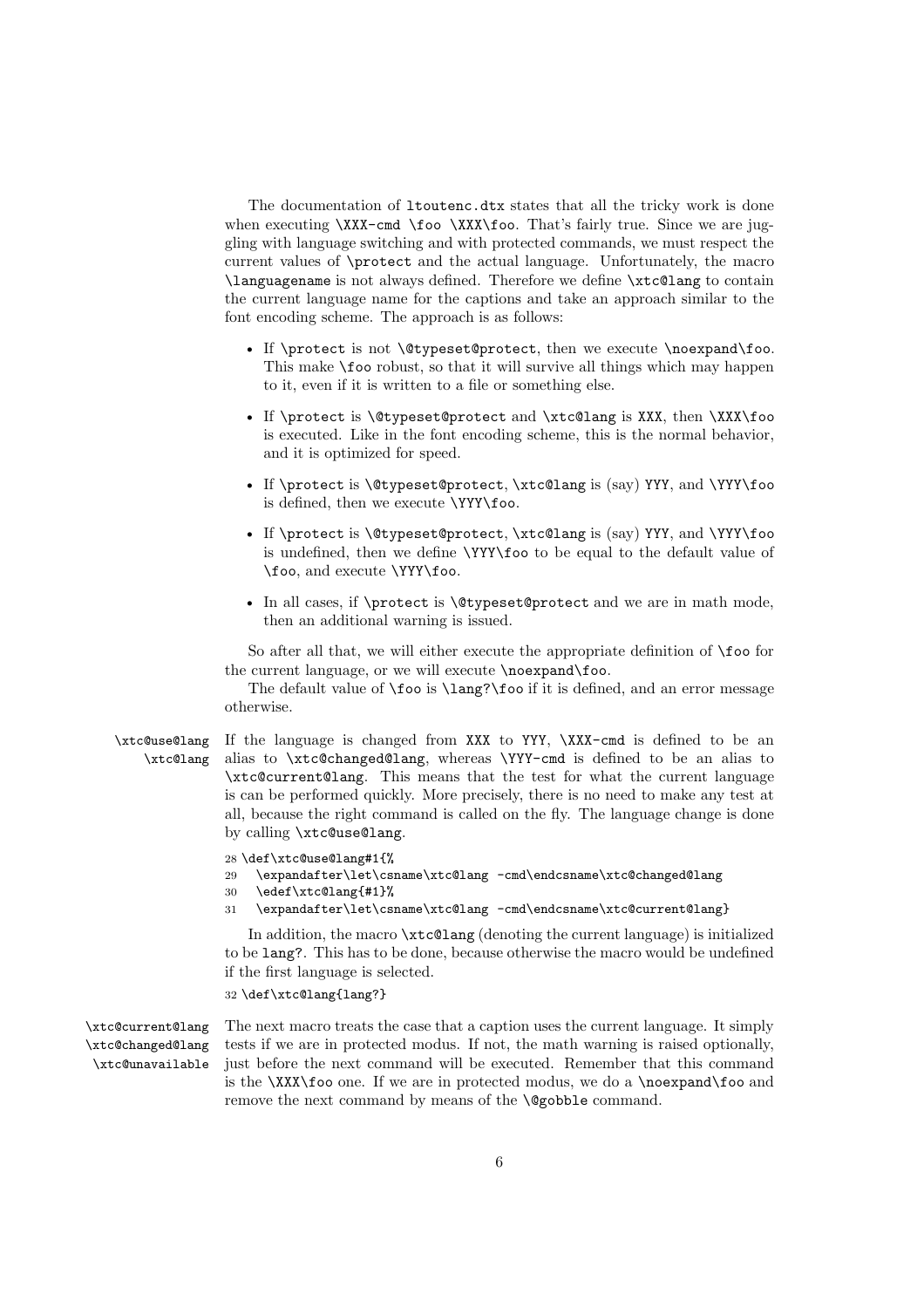```
33 \def\xtc@current@lang#1{%
```

```
34 \ifx\protect\@typeset@protect
35 \@inmathwarn#1%
36 \else
37 \noexpand#1\expandafter\@gobble
38 \fi}
```
Things differ a bit, if the language has changed. First of all, we remove the \XXX\foo and save it in the second parameter. Note that we do not use it any more. The test if we are in protected modus is the same, the actions differ. Since we have already removed the next command, we simply do our \noexpand\foo in case of protection. Otherwise we possibly raise our math warning, before processing the command.

We have to take care of undefined commands. If the desired is undefined for the current language, it is let to be an alias to the default command. If the default command is undefined, it is defined to give an error message. The last step of our processing is to evaluate the desired command.

#### 39 \def\xtc@changed@lang#1#2{%

| 40 | \ifx\protect\@typeset@protect                             |
|----|-----------------------------------------------------------|
| 41 | <b>\@inmathwarn#1%</b>                                    |
| 42 | \expandafter\ifx\csname\xtc@lang\string#1\endcsname\relax |
| 43 | \expandafter\ifx\csname lang?\string#1\endcsname\relax    |
| 44 | \expandafter\def\csname lang?\string#1\endcsname{%        |
| 45 | \xtc@unavailable#1%                                       |
| 46 | }‰                                                        |
| 47 | <b>\fi</b>                                                |
| 48 | \global\expandafter\let                                   |
| 49 | \csname\xtc@lang \string#1\expandafter\endcsname          |
| 50 | \csname lang?\string#1\endcsname                          |
| 51 | \fi                                                       |
| 52 | \csname\xtc@lang\string#1%                                |
| 53 | \expandafter\endcsname                                    |
| 54 | \else                                                     |
| 55 | \noexpand#1%                                              |
| 56 | \fi}                                                      |

Now we define the error message \xtc@unavailable. Note that the mentioned warning \@inmathwarn is used out of the font encoding code as it is.

```
57 \gdef\xtc@unavailable#1{%
```

```
58 \@latex@error{%
59 Command \protect#1 unavailable in language \xtc@lang%
60 }\@eha}
```
# **2.4 A command for using a fixed language**

\UseCaption The \UseCaption command can be used even for captions which have parameters. It is important to make the command robust, since it can be use inside a  $\setminus$  section command to prevent a heading from being typeset in the wrong language.

> Our first implementation approach set the desired language before evaluating the caption. It finished with restoring the language to its old value. The coding was straight forward:

\declare@robustcommand{\UseCaption}[2]{%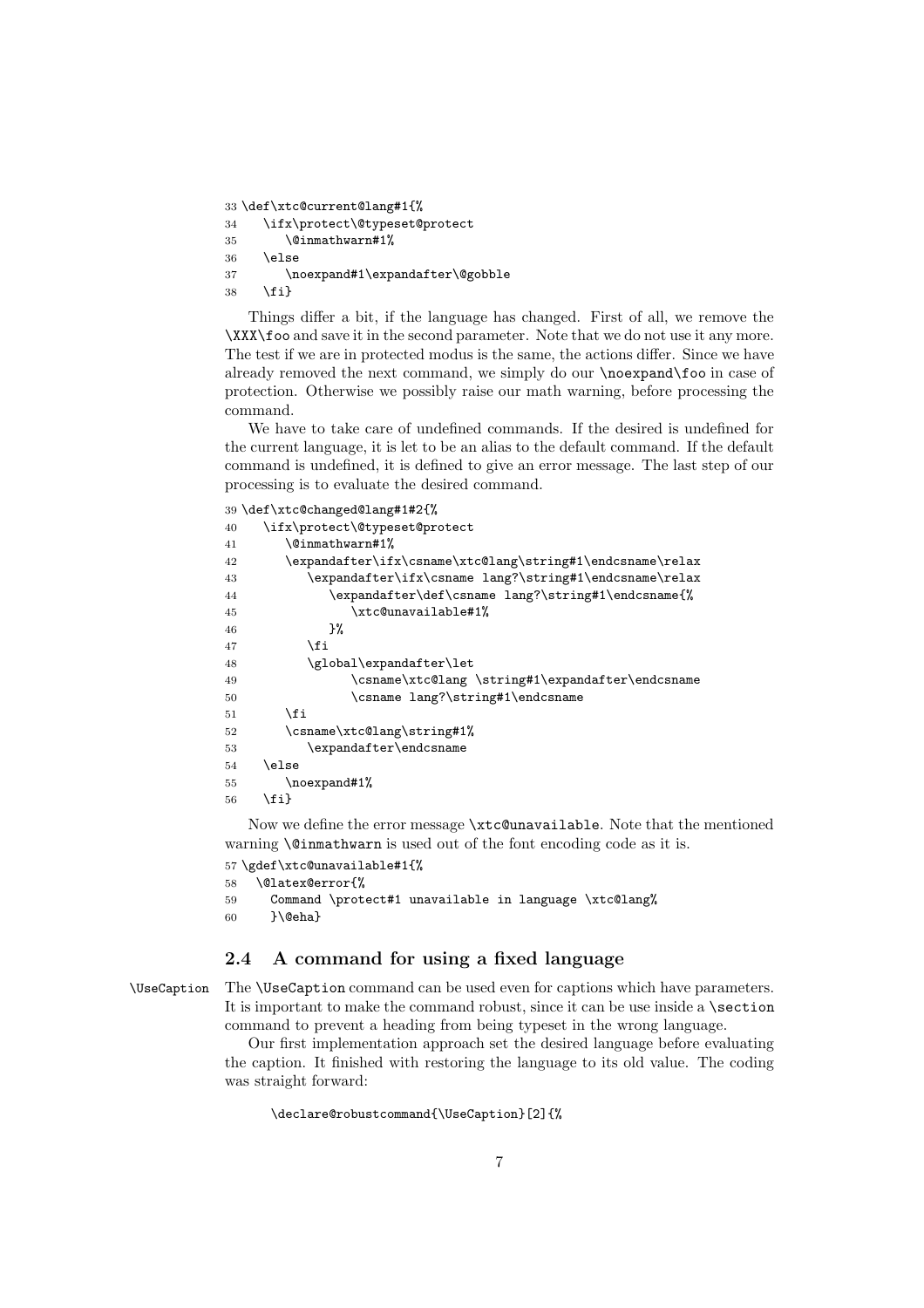```
\let\xtc@saved@lang\xtc@lang
\xtc@use@lang{#1}%
#2%
\xtc@use@lang\xtc@saved@lang}
```
Unfortunately, this was not the very best solution, because an appended \xspace was misleaded. Therefore the implementation was changed. Now nothing will follow the expanded caption.

The implementation takes an approach very similar to the \xtc@changed@lang command. Since the \UseCaption command is defined to be robust, we need not to check the value of \protect. Instead, we only check if the desired language command is defined or not. If not, we have a look at the default command. If the latter is not defined as well, it is defined to give our error. Now we have the default command available and let the desired command be an alias to the default command. Finally, we evaluate the desired command.

```
61 \declare@robustcommand\UseCaption[2]{%
62 \@inmathwarn#2%
63 \expandafter\ifx\csname #1\string#2\endcsname\relax
64 \expandafter\ifx\csname lang?\string#2\endcsname\relax
65 \expandafter\def\csname lang?\string#2\endcsname{%
66 \xtc@unavailable#2%
67 }%
68 \setminusfi
69 \global\expandafter\let
70 \csname #1\string#2\expandafter\endcsname
71 \csname lang?\string#2\endcsname
72 \fi
73 \csname #1\string#2\endcsname
74 }
```
## **2.5 Initialization and installation stuff**

\xtc@init \xtc@install

Each time a caption is declared or provided, the command \xtc@init is called with the desired language as parameter, say XXX. The purpose of this call is to initialize a new language if called the first time with XXX and to do nothing otherwise.

Therefore the command \xtc@XXX is tested. If this command is undefined, the initialization happens, otherwise the call returns. When performing the test, it must be taken into account, that \csname lets an undefined command to \relax. If undefined, it is defined to set the new language. In addition, the  $\XXX$ -cmd is let to \xtc@changed@lang and the new \xtc@XXX is installed.

Since the initialization command may be called by \ProvideCaption after the document has started, it is tested, if \@begindocumenthook is defined. If not, we are inside the document and can install \xtc@XXX immediately. If defined, we are still in the preamble and have to defer the installation until the beginning of the document.

The deferring has to be done because the command \xtc@XXX is to be appended to the command \captionsXXX. And the latter command may be undefined by now, because the use of packages like babel or german may happen later than the use of our package xt\_caps.

75 \newcommand{\xtc@init}[1]{%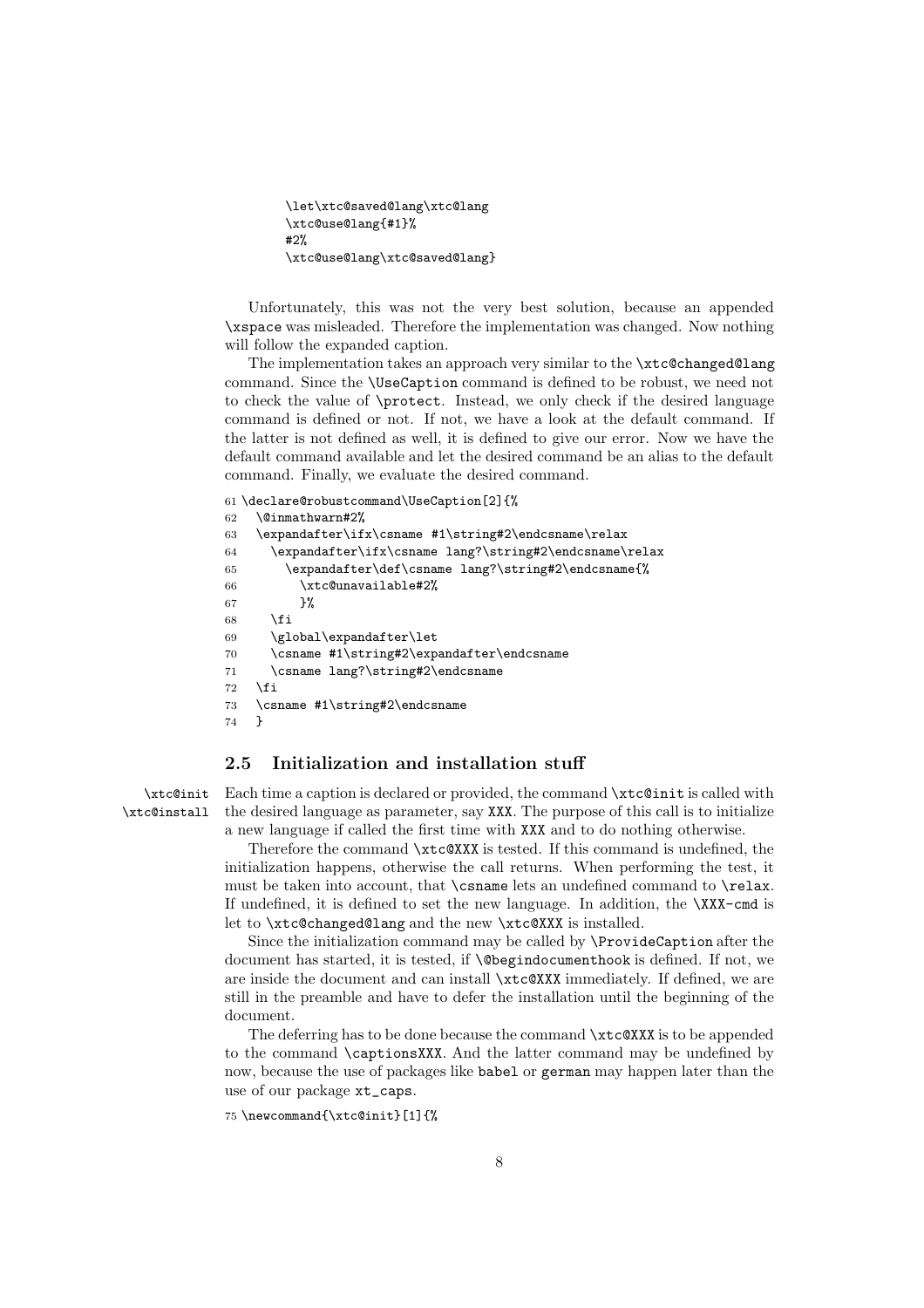```
76 \expandafter\ifx\csname xtc@#1\endcsname\relax
77 \expandafter\def\csname xtc@#1\endcsname{%
78 \xtc@use@lang{#1}}%
79 \expandafter\let\csname #1-cmd\endcsname\xtc@changed@lang
80 \ifx\@begindocumenthook\@undefined
81 \xtc@install{#1}%
82 \else
83 \AtBeginDocument{\xtc@install{#1}}%
84 \fi
85 \fi}
```
The following macro will be called at the beginning of the document. Its purpose is to install the extended caption mechanism for a given language XXX. First of all, it is tested if there exists any support for the language. This is done by looking at the existence of the command \captionsXXX. If no support is given, a warning is raised. Otherwise we append our \xtc@XXX command to \captionsXXX. Some care must be taken, because the \csname command lets an unknown command to be \relax. We use a group to restore the command to its previous value.

```
86 \newcommand{\xtc@install}[1]{%
87 \begingroup\expandafter\endgroup
88 \expandafter\ifx\csname captions#1\endcsname\@undefined
89 \PackageWarningNoLine{xt_capts}{%
90 You haven't defined the language #1\space yet.\MessageBreak
91 Nevertheless, \string\UseCaption{#1}{\string\foo} will work}
92 \else
93 \expandafter\g@addto@macro\csname captions#1\expandafter\endcsname
94 \csname xtc@#1\endcsname
95 \fi}
```
## **2.6 Default language**

To set the default language for the captions, we must check if different languages are supported. If support is given, the current language is used for the captions as well. If not, english is used. The code for doing this selection is deferred until all other packages have executed their deferred code. This is necessary, because language package may execute \selectlanguage at the beginning of the document, too. It is important for the caption implementation, that the default language of the captions is defined after the actual language has been selected. Unfortunately, the **\selectlanguage** command for a given language may be executed *before* \xtc@XXX has been installed or even before our package is loaded. One candidate for this behavior is the german package, which does not defer its \selectlanguage call. Therefore, we put our piece of code somewhere *after* the \@begindocumenthook.

```
96 \AfterAtBeginDocument{%
97 \ifx\languagename\@undefined
98 \xtc@use@lang{english}%
99 \else
100 \xtc@use@lang\languagename
101 \fi}
```
To prevent the default language english from producing an undesired warning message, another piece of code it put into the \@begindocumenthook. This piece